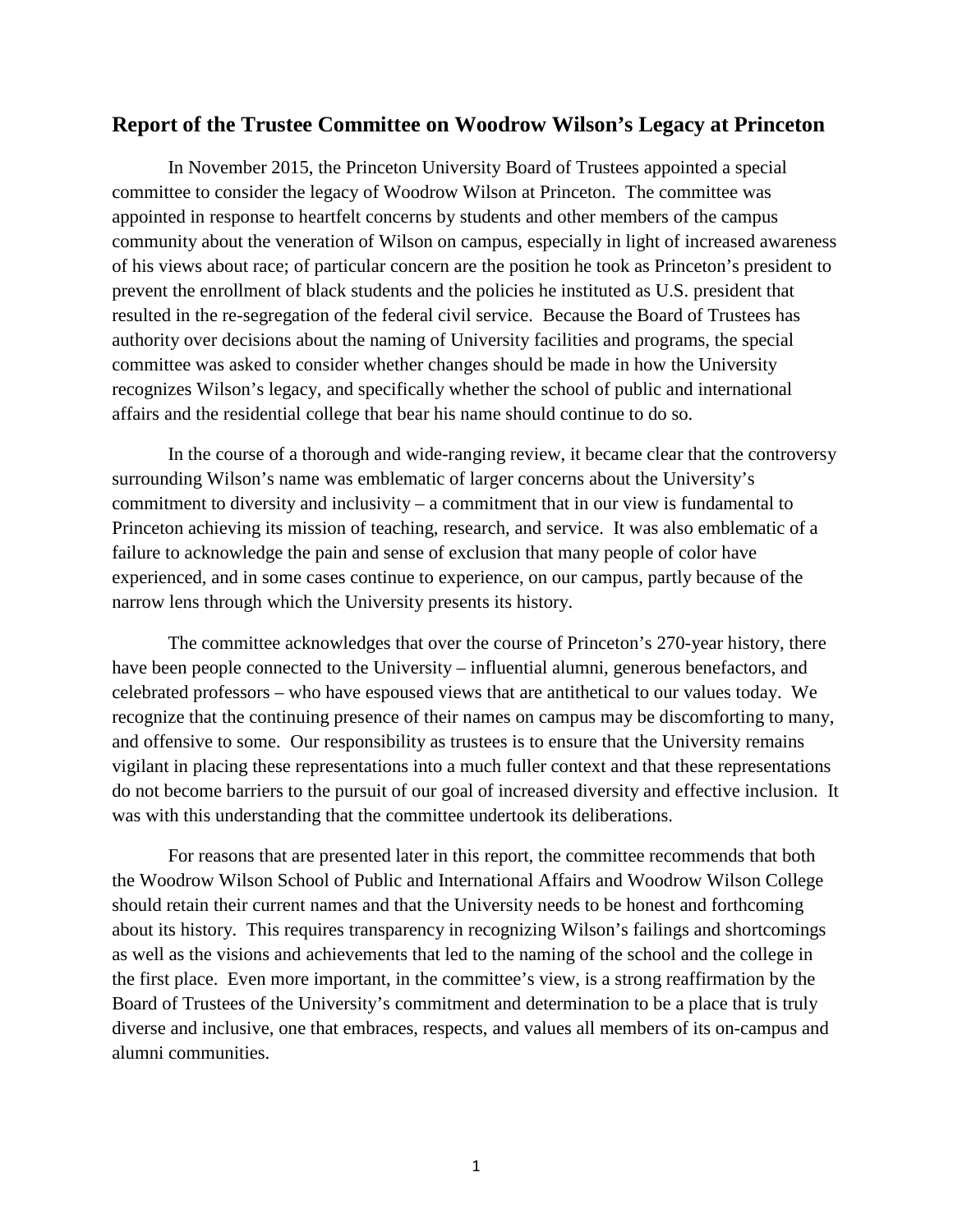Later in this report we propose some steps to achieve these goals more fully. One of these steps is the designation of a subcommittee of the board's Executive Committee as a Special Committee on Diversity and Inclusion to ensure regular and active trustee attention to these issues. Other steps include establishing a high-profile pipeline program to encourage more students from underrepresented groups to pursue doctoral degrees; modifying Princeton's informal motto; encouraging and supporting a broad range of education and transparency initiatives; and diversifying campus art and iconography.

# **The Committee**

The ten-member special committee was chaired by Brent Henry '69, vice-chair of the Board of Trustees, and included trustees A. Scott Berg '71, Katherine Bradley '86, Denny Chin '75, Angela Groves '12, board chair Kathryn Hall '80, Robert Hugin '76, Robert Murley '72, Margarita Rosa '74, and Ruth Simmons HD 1996 (former president of Brown University). Like the board itself, the committee included members with diverse backgrounds and perspectives.

### **The Process**

The committee created a website [\(http://wilsonlegacy.princeton.edu\)](http://wilsonlegacy.princeton.edu/) to collect observations and opinions about Wilson and his legacy. At the committee's invitation, nine scholars and biographers with relevant expertise posted their understandings of Wilson and his legacy on the website. Committee members met with the Alumni Council Executive Committee and the Council of the Princeton University Community (CPUC), which includes undergraduate students, graduate students, faculty, staff, and alumni, and they conducted a two-hour open forum in Richardson Auditorium on the Friday prior to Alumni Day, which included active participation by a number of the students who had pressed so strongly for this review. The committee also convened a total of 11 on-campus small group discussions in late January and mid-February in which more than 80 students, faculty, staff, alumni, and others participated. These discussions gave members of the committee opportunities to hear directly from people who held a range of views and offered a number of highly constructive suggestions, while also giving participants in the discussions opportunities for dialogue among themselves and with members of the committee.

The committee considered articles and letters about Wilson and his legacy that appeared in a variety of publications, including the *Princeton Alumni Weekly;* kept abreast of similar conversations about naming at other colleges and universities, including Yale, Harvard, Amherst, and Oxford; and engaged in countless conversations outside the formal process. The committee held nine meetings, some in person and some by conference call, between early December and late March, to share information, exchange views, deliberate, and eventually develop its recommendations for the full board.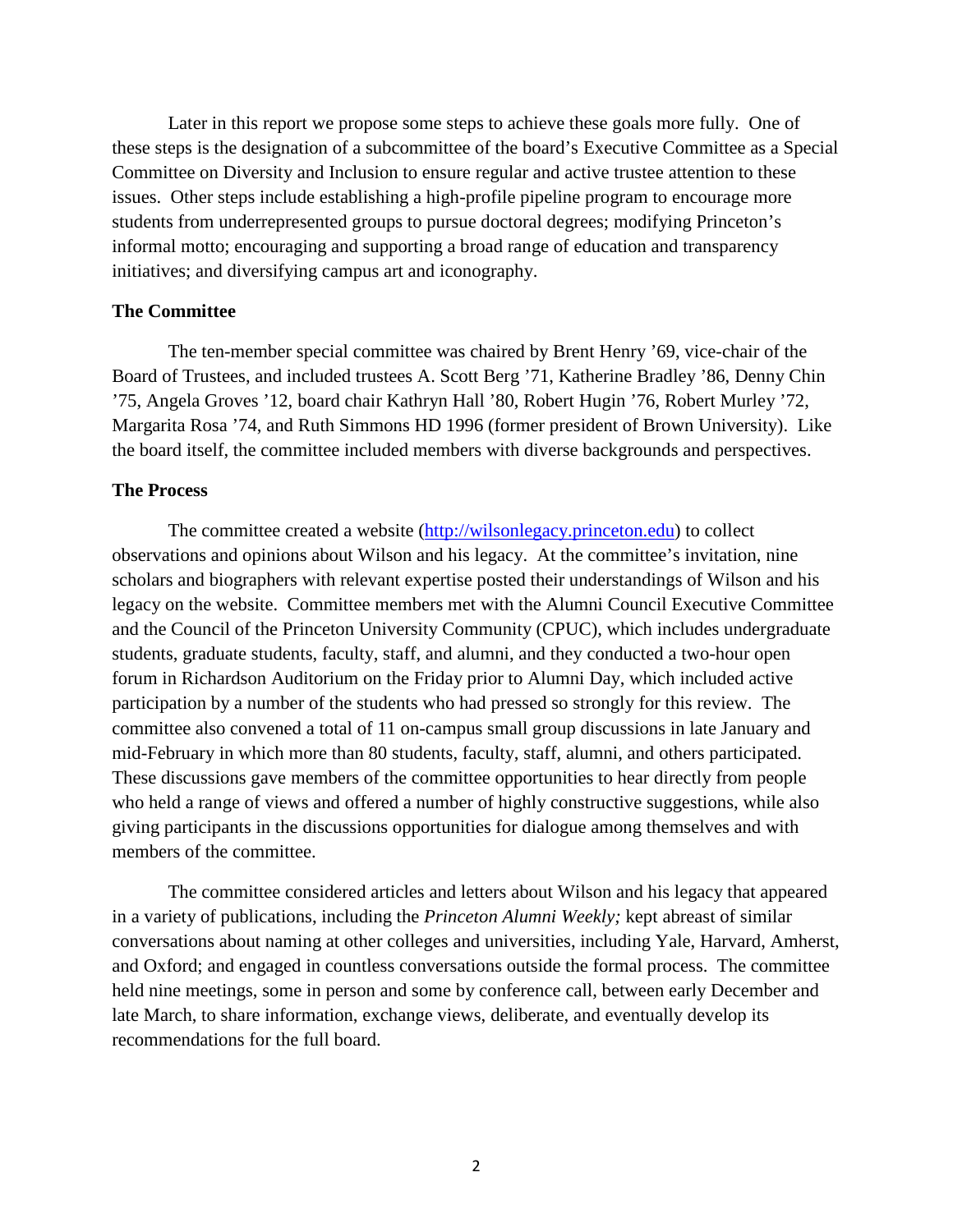#### *Submissions through the Website*

The committee received more than 635 submissions through its website. They came from undergraduates, graduate students, faculty, staff, alumni of all ages, and members of the general public. Almost without exception, they were thoughtful and appreciative of the opportunity to comment and to learn more about Wilson. They expressed a range of perspectives and suggestions regarding Wilson and his legacy and the naming of the school and the college. Many commented on their own campus experiences or the experiences of others who have not felt truly welcomed at Princeton. A number accepted the committee's invitation to comment on how the University should think about broader questions related to the representation of historical legacy and naming.

Many noted how little they knew about Wilson prior to this set of conversations and how eye-opening it was to learn more about his legacy at Princeton and beyond, especially with regard to issues of race. Some noted that they had long known of Wilson's views and were pleased to see a growing recognition of why some members of the community would object so strongly to the continuation of Wilson's venerated status on campus. Commenters on all sides appreciated the opportunity to participate in an informed, candid, and – many would say – longoverdue conversation about Wilson and his legacy.

A minority of those who commented advocated for changing the name of the school, the college, or both. Even though we eventually came to a different judgment, we acknowledge the passion and thoughtfulness of the arguments they advanced. In most cases, those who advocated change concluded by saying two other things: they emphasized the importance, if the names were retained, of telling Wilson's story more fully and honestly; and they made it clear that the discussion about Wilson's name raised deeper issues about the nature of Princeton as a truly welcoming and inclusive community. Many who advocated for retaining Wilson's name on the school and the college also maintained that Princeton should offer a more honest portrayal of Wilson and express a renewed commitment to diversity and inclusivity. We thank all who took the time to share their views with us through the website.

# *Scholars and Biographers*

This has been a learning experience for the committee and for the University community. We have learned from each other and from the many views that have been presented; and we are especially grateful to the nine expert scholars and biographers who accepted our invitation to inform and shape our conversation. Their comments made it clear that Wilson had a transformative impact on the University, the country, and the world. It is also clear that he held racist views and took or permitted racist actions. In citing and remembering Wilson, Princeton has venerated him in a way that has not been forthcoming or transparent about this harmful aspect of his legacy.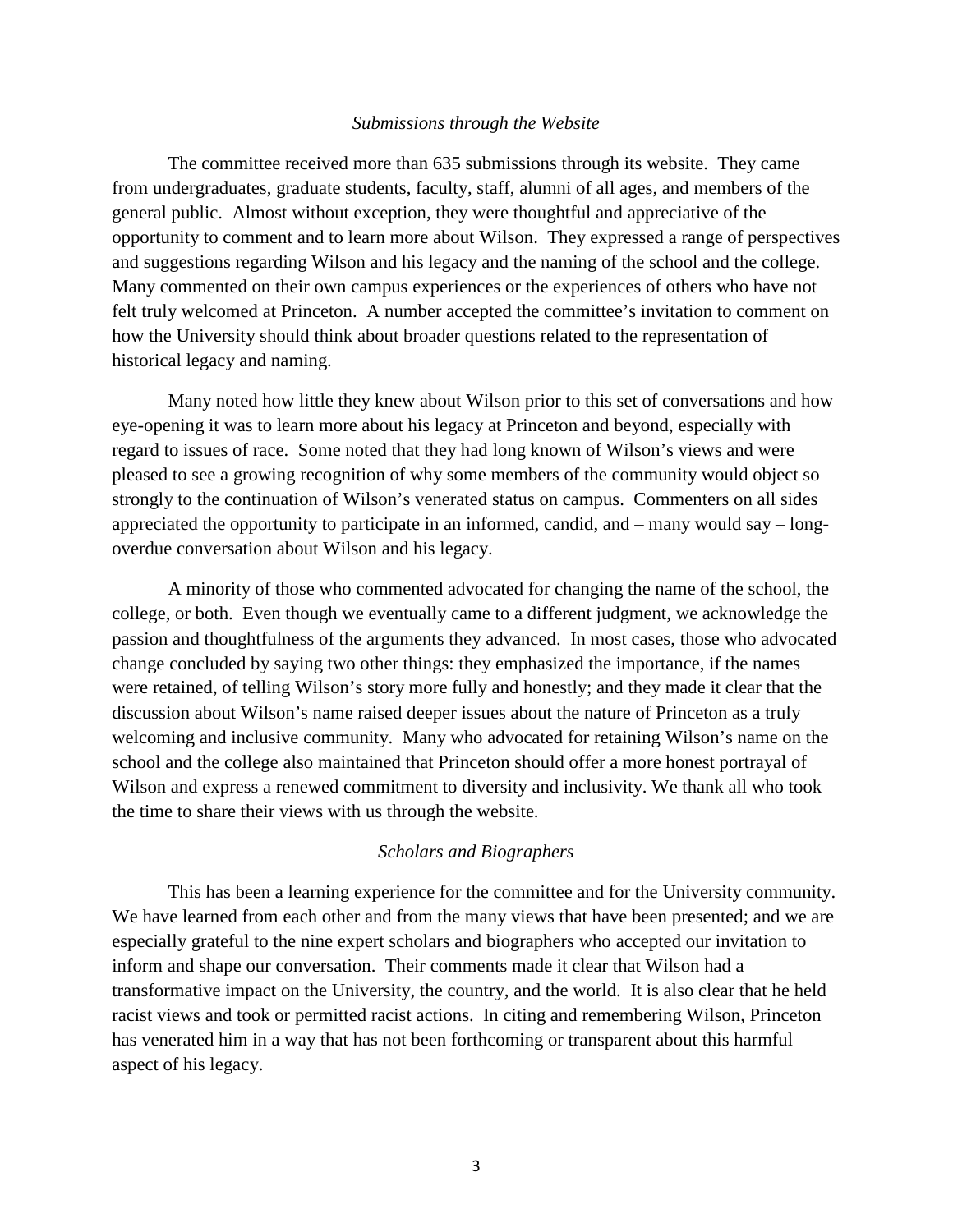While we encourage all who are interested in Wilson's legacy to read the submissions from the scholars and biographers on our website, we want to recount some of the basic components of his legacy, some of which we admire, but some of which we deplore.

Wilson was an undergraduate in the Princeton Class of 1879 and a faculty member for twelve years before becoming the University's 13<sup>th</sup> president in 1902. His impact on Princeton as president was profound and enduring, as he transformed an intellectually lethargic campus into a renowned institution of higher learning. Many leading colleges and universities of his time adopted his reforms, and many of them flourish to this day: he raised academic standards and established a modern administrative and departmental structure; he revised the undergraduate curriculum around a concept of distribution requirements followed by departmental specialization, while also introducing independent work for seniors; in an effort to stimulate original thought over rote learning he introduced the preceptorial system, for which he garnered trustee approval to hire 50 dynamic young teachers and scholars as preceptors, at a time when the entire faculty numbered just over 100; he promoted the library and art museum as teaching instruments, and he hired the first Jewish and the first Catholic faculty members; and he sought unsuccessfully to replace the socially exclusive eating clubs with a system of residential quadrangles that would have incorporated many of the features of today's residential colleges.

Despite some efforts to make Princeton more inclusive and diverse, Wilson indisputably opposed the idea of admitting black students to the Princeton of his time. He noted on one occasion that "the whole temper and tradition of the place are such that no negro has ever applied for admission." When a black student in 1909 did inquire about attending, he replied "that it is altogether inadvisable for a colored man to enter Princeton."

As U.S. President, Wilson created the Federal Reserve System and the Federal Trade Commission; instituted tariff reform and the modern income tax; enacted the first federal laws to establish the eight-hour workday and restrict child labor; appointed the first Jewish justice, Louis Brandeis, to the Supreme Court; and fought for and won passage of the nineteenth amendment, which granted suffrage to women. He reshaped governmental processes and recalibrated relationships between the President and the Congress in ways that continue to this day. He led the nation during World War I and sought through his proposed League of Nations to set in motion what was described as "the one great idea of the [twentieth] century in the field of international relations, the idea of an international organization with permanent processes for the peaceful settlement of international disputes." In 1919 he received the Nobel Peace Prize.

At the same time he presided over an expanded and formalized segregation in the federal workplace that went well beyond what it had been when he entered office, especially in the two departments with significant numbers of black employees (the Treasury and the Post Office), an action that one historian said "devastated not only careers but also the very foundation of full citizenship for African Americans." Some historians fault him for his curtailment of civil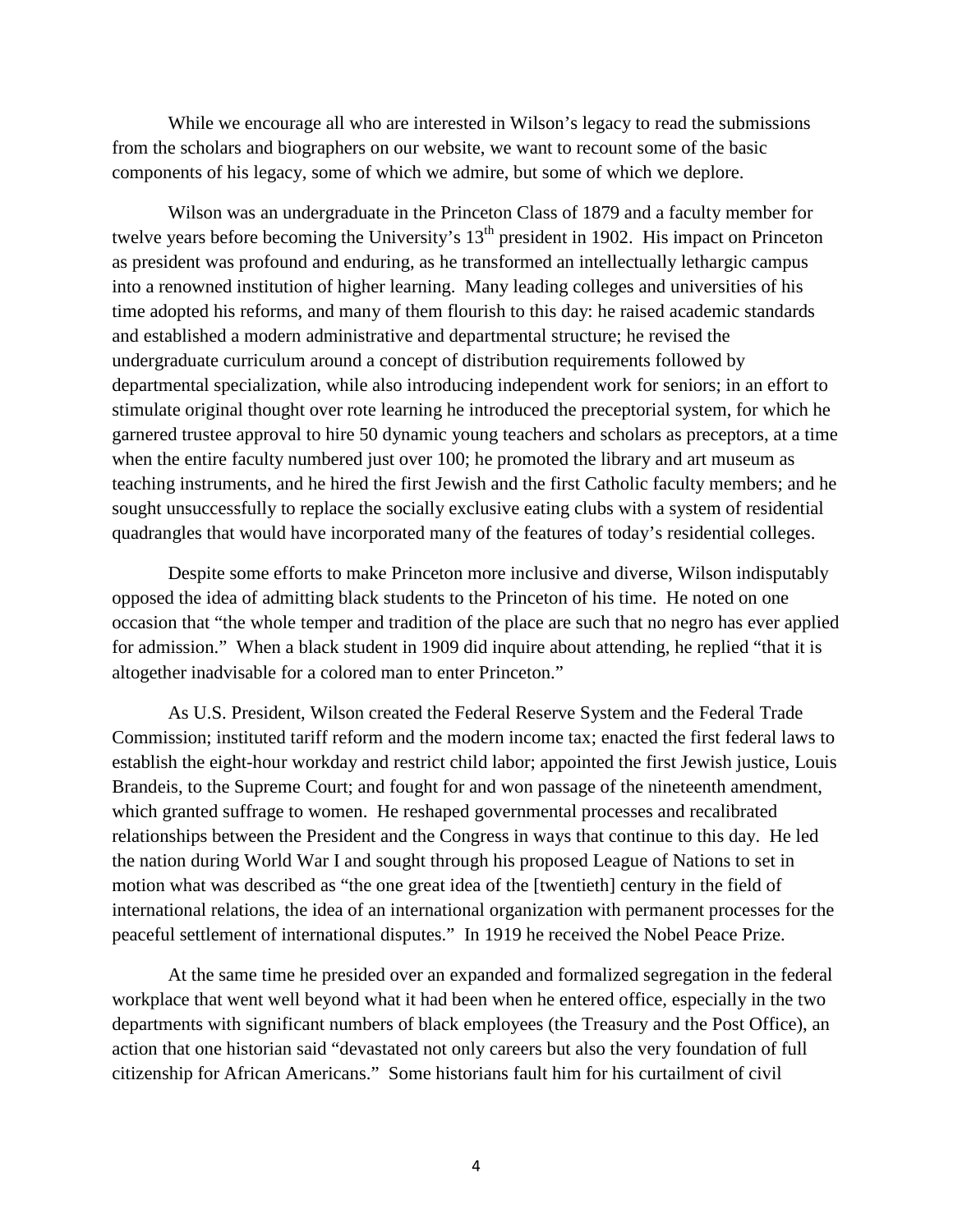liberties during World War I, for sending troops to a number of Caribbean and Latin American countries, and for bringing his racial views to issues of foreign policy.

# **The Wilson Name on Campus**

# *Woodrow Wilson School of Public and International Affairs*

Princeton established an interdisciplinary undergraduate school of public and international affairs in 1930. While there is evidence from the beginning that those who donated funds and developed the school's academic program intended that it be named for Wilson, formal trustee action did not occur until January 1935, when the trustees adopted a resolution calling for the school to bear Wilson's name in recognition of his service to the University, the country, and the world. The resolution called for constructing a building to house the school and authorized fundraising for an endowment. After adopting the resolution, the trustees agreed that this action "should not be given any publicity whatever" to allow fundraising and other planning prior to any public announcement. Progress was slowed by the dislocations on campus during World War II, so the formal announcement of the naming of the school was not made until 1948, when the school's graduate program was established. President Harold Dodds called the naming of the school "a natural and fitting memorial" to Wilson, saying that Wilson "expressed in one sentence … the central truth to which instruction in this school is dedicated: 'We are not put into this world to sit still and know; we are put here to act.'"

After being located at various times in Dickinson Hall, Whig Hall, and the former Arbor Inn eating club (now 5 Ivy Lane), the school moved into its first permanent location in 1952, a red brick building at the corner of Prospect Avenue and Washington Road that was known as Woodrow Wilson Hall. In the late 1960s that building was relocated and renamed Corwin Hall, and a new building, Robertson Hall, was constructed to house the Wilson School. While the school is named for Wilson, there is no longer a building named for Wilson in connection with the school or in connection with Wilson College.

# *Woodrow Wilson College*

 The origins of the naming of Wilson College are well recounted on the Wilson College website: [http://www.princeton.edu/wilsoncollege/wilsonia/wilson-college-origins-ti/.](http://www.princeton.edu/wilsoncollege/wilsonia/wilson-college-origins-ti/) The account begins with Wilson's revision of the academic structure of the University by introducing departmental concentrations and precepts and his proposal to reorganize undergraduate social and intellectual life by replacing the eating clubs with residential colleges, each with its own dining hall, common room, resident faculty leader, and resident preceptors. In December 1956, President Dodds approved the opening of a small facility adjoining Madison Hall (now part of Rockefeller College) for use by a dozen members of the Class of 1959 who wanted to create an alternative to the eating clubs. The students came to refer to this alternative as Woodrow Wilson Lodge. In 1959, ten percent of the Class of 1961 joined Wilson Lodge. When the dorms known as the "New Quad" (now associated with Wilson College) opened in 1961, the students in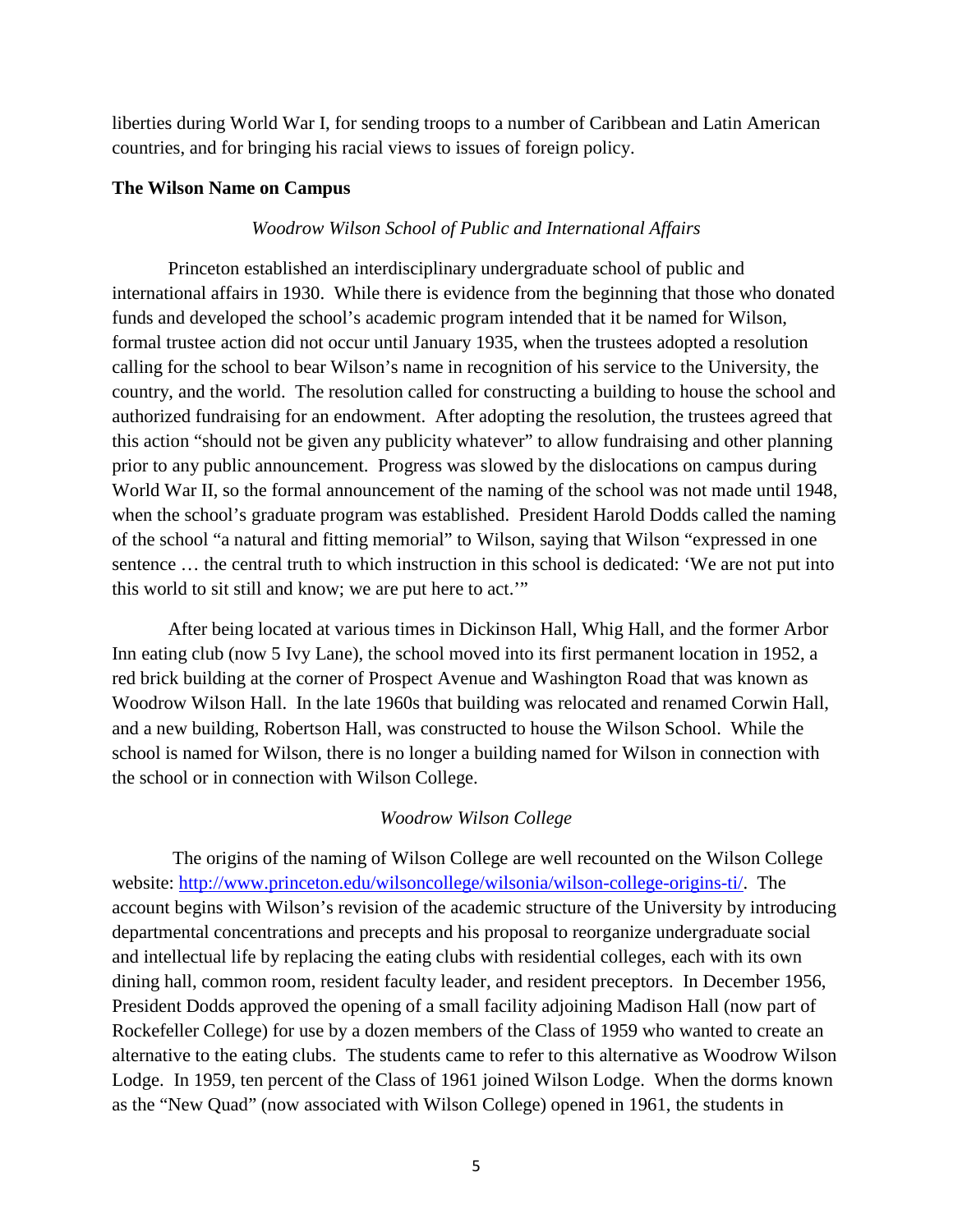Wilson Lodge moved there and renamed themselves the Woodrow Wilson Society. In 1967, a faculty member, Julian Jaynes, then serving as master-in-residence of the Wilson Society, proposed the transformation of the Society into Wilson College, with membership open to students in all four classes.

At a trustee meeting in January 1968, President Robert Goheen reported that a group of some seventy sophomore independents, along with about 50 members of the Wilson Society, were interested in establishing a residential college in and around Wilcox Hall. According to the minutes: "This would be moving toward the college or house pattern, using one or more of the quadrangles near Wilcox Hall with the name, 'Wilson College.' … Such a recasting and rejuvenation of the Wilson Society effort is much to be desired."

### *Woodrow Wilson Award*

 One other prominent use of Wilson's name at Princeton is the Woodrow Wilson Award, presented each year on Alumni Day as the highest distinction the University can confer on an undergraduate alumnus or alumna. The award was established in 1956 when the trustees accepted an endowment gift from an anonymous donor, resolving that they intended it to be an "ever-living recognition of Woodrow Wilson's conviction that education is for 'use' and as a continuing confirmation by Princeton University of the high aims expressed in his memorable phrase, 'Princeton in the Nation's Service.'" That phrase is preserved today as part of Princeton's informal motto, which was amended in 1996 to "Princeton in the Nation's Service and the Service of All Nations."

### *Other Uses of the Wilson Name*

The committee requested an inventory of other uses of the Wilson name at Princeton and found the following: a Woodrow Wilson Professorship of English (established by a donor in 1926); a Fellowship of Woodrow Wilson Scholars program in the Graduate School that was established in 1994 upon the dissolution of the free-standing Woodrow Wilson Foundation; a Woodrow Wilson Foundation Book Award Fund (also created upon the dissolution of the Woodrow Wilson Foundation) that the University administers for a prize that is awarded by the American Political Science Association; and the Woodrow Wilson Honorary Debate Panel at Whig-Clio that administers yearly debates.

#### **Findings and Recommendations**

For Princeton's first 200 years, its student body was almost entirely white and male, as was its faculty and staff. There was intentional discrimination against Jewish applicants and very little presence of international students. Princeton began to take modest steps toward diversification after World War II; in 1947 and 1948, it presented its first undergraduate degrees to black students who had initially arrived on campus through a program sponsored by the U.S. Navy. It began to admit a small number of black and other minority students; adopted a need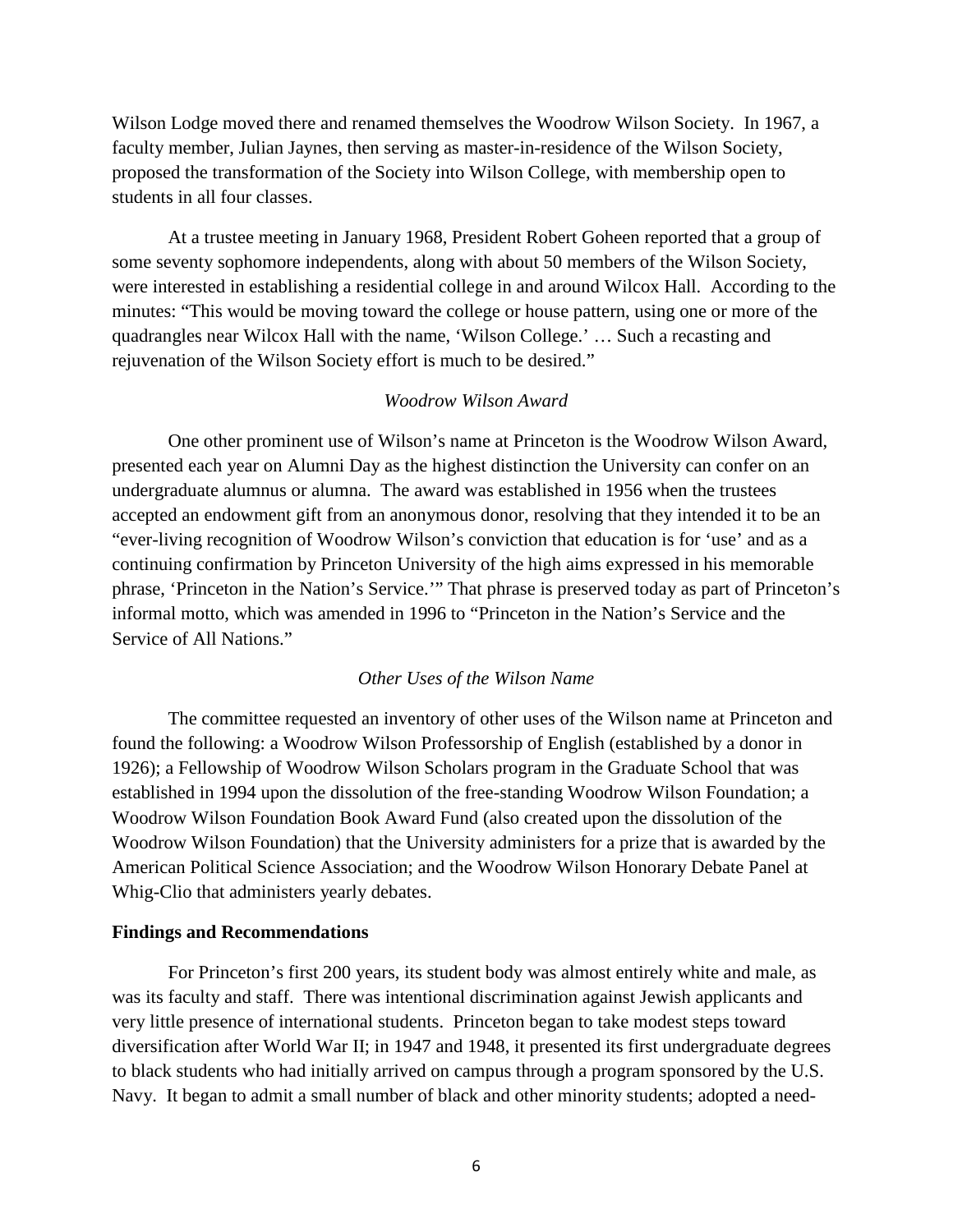based financial aid program; and enrolled returning veterans under the GI Bill. But it was not until the 1960s, under the leadership of President Goheen, that Princeton finally became coeducational (first at the graduate level and then at the undergraduate level) and began to make a determined effort to become more diverse and inclusive.

Fifty years later there is evidence of progress. The undergraduate student body this year includes 48% women; 11.8% international students; and 42.5% American minorities (7.6% African American, 0.1% American Indian, 21.5% Asian American, 9.2% Latino/Hispanic, 4.0% multiracial non-Hispanic, and 0.2% Pacific Islander). Princeton has a thriving LGBT center and a highly regarded Center for Jewish Life. There are many curricular and extracurricular offerings that reflect this increased diversity; for example, last year the trustees approved the creation of a department of African American Studies, and in our recently adopted strategic framework we recognize the need for the University to add to its scholarly strength in the study of key regions and cultures in the contemporary world. In recent years the Alumni Association has sponsored a number of very successful conferences on campus for black, Asian and Asian American, LGBT, women, and graduate alumni, and there are conferences planned for Jewish alumni this spring and for Latino/Latina alumni next year. These conferences have helped to connect and engage alumni who in many cases did not experience Princeton as fully welcoming to them.

Despite the progress that has been made, much remains to be done. Two years ago the trustees adopted a report from a committee on diversity that was chaired by trustee Brent Henry and then-psychology professor and now dean of the faculty Deborah Prentice that identified the need to make much greater progress in diversifying the faculty, our graduate student population, and the senior administrative staff ([http://www.princeton.edu/reports/2013/diversity/\)](http://www.princeton.edu/reports/2013/diversity/). Last year, a Special Task Force on Diversity, Equity and Inclusion, under the auspices of the CPUC, made recommendations to improve policies, practices, and programs in six key areas: the student experience; addressing bias, discrimination, and harassment; academic and curricular offerings; learning about diversity and equity outside the classroom; access to and use of data; and public programming [\(http://www.princeton.edu/vpsec/cpuc/inclusion/\)](http://www.princeton.edu/vpsec/cpuc/inclusion/). The University began implementing some of the recommendations immediately and continues to monitor all of them. Other initiatives were undertaken beginning this past fall. There is central coordination of all of these efforts through the provost's office, and progress is reported through that office's "Inclusive Princeton" website [\(http://inclusive.princeton.edu\)](http://inclusive.princeton.edu/). We urge the administration to continue to implement these and other measures, and to monitor progress toward achieving greater diversity and inclusivity in every aspect of the life of the University.

#### An Unwavering Commitment to Diversity and Inclusion

Included in the strategic framework that the trustees adopted in January 2016 is a mission statement that expresses "a commitment to welcome, support, and engage students, faculty, and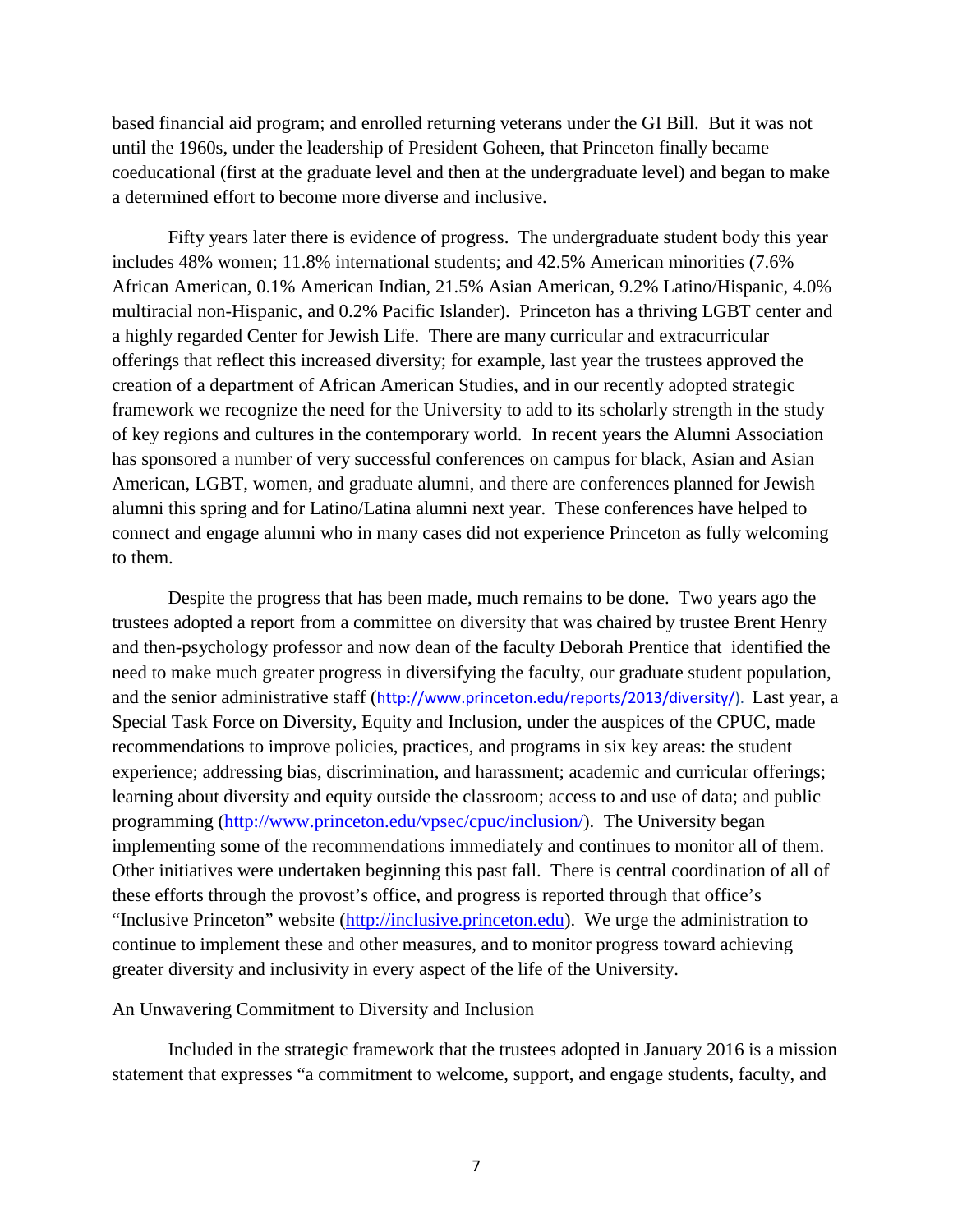staff with a broad range of backgrounds and experiences, and to encourage all members of the University community to learn from the robust expression of diverse perspectives."

In view of this, the most important recommendation we make is for a renewed and expanded commitment to diversity and inclusion at Princeton. What is needed is nothing less than a change in campus climate that elevates Princeton's commitment to diversity and inclusion to a higher priority. We recognize that this will require multiple initiatives on many levels, and it will require the support and active engagement of all members of the Princeton community. Princeton aspires to be a university where people of all backgrounds and perspectives are welcomed, valued, and respected; where they learn with and from each other; and where all feel that the Princeton they attend is their Princeton.

The committee recommends that the board re-commit to making Princeton a more diverse, inclusive, and welcoming community through regular and persistent oversight of policies, programs, and other initiatives that help to achieve these goals. We encourage members of the University community to think creatively and expansively about ways we can make further progress; and we urge the board to recognize the importance of providing the resources necessary to achieve meaningful changes in campus climate and culture.

# A Special Trustee Committee on Diversity and Inclusion

Given the strong trustee interest in these areas, we call upon the board's Executive Committee to establish a subcommittee designated as the board's Special Committee on Diversity and Inclusion to monitor progress in these areas on a regular basis and bring issues to the full board for its consideration as needed. Many of the most important initiatives fall within the purview of the committee on Student Life, Health, and Athletics and the committee on Academic Affairs, and we propose that the Special Committee include the chairs of those committees. Other initiatives are more cross-cutting or fall outside the jurisdiction of existing committees. The establishment of this special committee will help to ensure that the board continues to focus on the University's overall progress as well as on progress in specific areas of concern.

### Further Actions

In addition to encouraging redoubled efforts and more regular accountability to achieve greater progress in reaching higher levels of diversity and inclusion, our committee recommends further steps in four areas.

# *Establish a High-Profile Pipeline Program to Encourage More Students from Underrepresented Groups to Pursue Doctoral Degrees*

Dean of the Faculty Deborah Prentice recently described for the CPUC and the trustees the frustratingly slow progress that has been made at Princeton and its peer universities in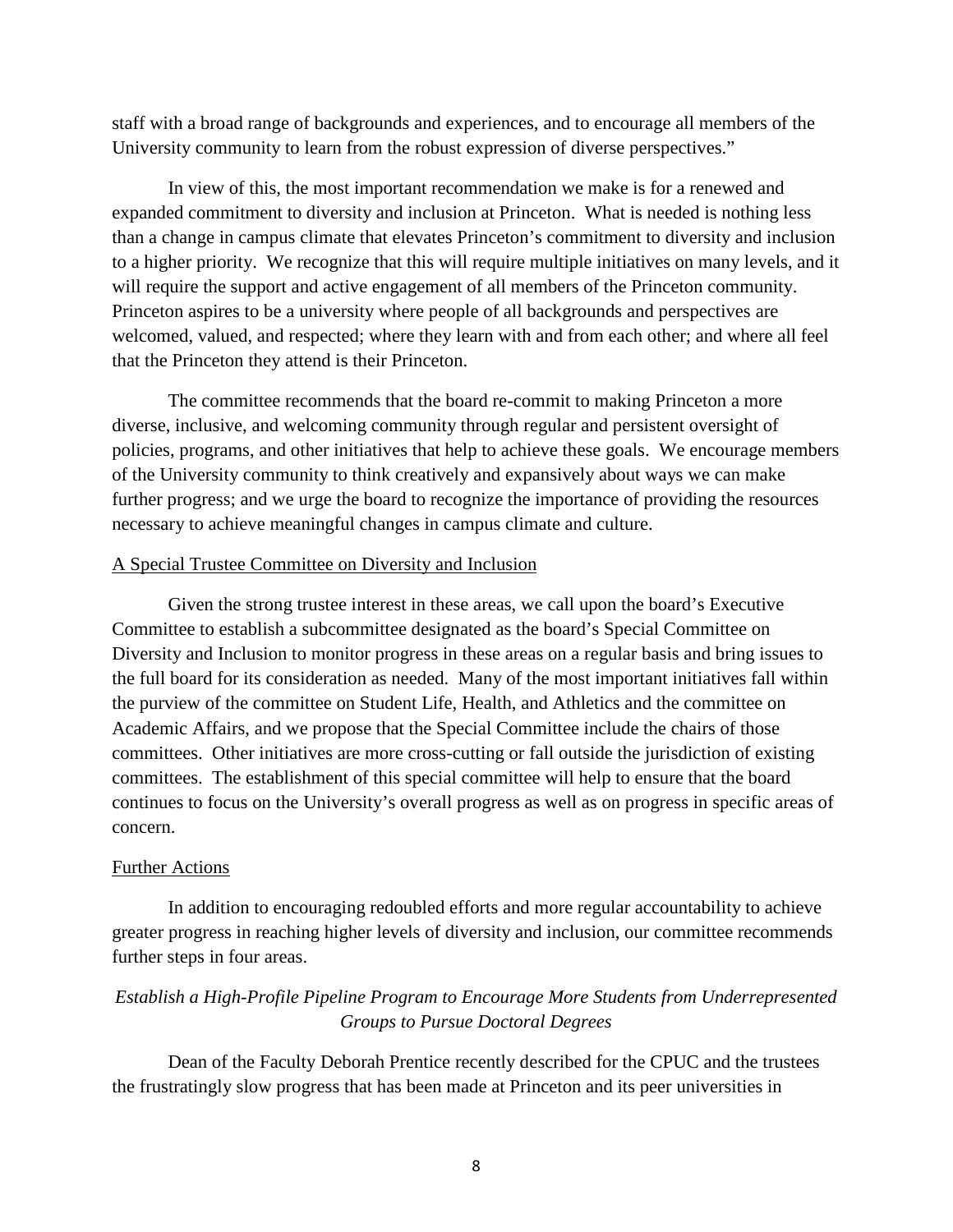diversifying the ranks of faculty, graduate students, and post-docs, despite significant and sustained efforts and the commitment of substantial resources. Efforts to increase diversity in all these ranks must begin at the graduate student level, as today's graduate students will become tomorrow's post-docs and faculty. When we asked where Princeton could play a transformative leadership role in addressing this issue, President Eisgruber proposed that the University create a new, high-profile, graduate pipeline program to encourage and equip more students from underrepresented groups to pursue doctoral degrees at Princeton and at other leading universities. The program would draw inspiration from successful existing programs at the undergraduate level, including our Princeton University Preparatory Program and our Freshman Scholars Institute, as well as the external Leadership Enterprise for a Diverse America (LEDA) program, which identify exceptional high school students and provide the mentoring and educational experiences (including a summer on the Princeton campus) they need to aspire to and succeed at many of the nation's leading colleges and universities. The new pipeline program would identify highly qualified undergraduates from a broad range of colleges and universities and encourage and prepare them to pursue doctoral degrees. This program would complement other expanded initiatives at Princeton – such as the Princeton Summer Undergraduate Research Experience (PSURE) and ReMatch (Research Matching) – to provide opportunities for students from diverse backgrounds to gain research experience, mentorship opportunities, and an understanding of how graduate school works: all extremely valuable when applying to Ph.D. programs.

We believe such a program would address crucial needs at Princeton and nationally, and that it would represent a meaningful step toward diversification at the graduate school, post-doc, and faculty levels. We encourage the president and his colleagues in the administration and the faculty to proceed with the planning necessary to allow Princeton to implement a program of this kind as soon as feasible.

### *Modify Princeton's Informal Motto*

One of the ways in which Woodrow Wilson is associated with Princeton is through the University's informal motto, which originated with Wilson's address at Princeton's sesquicentennial in 1896. Every time the motto is used, it evokes Princeton's association with Wilson, but it also evokes an aspiration to service that is a fundamental component of Princeton's mission. In 1996, at the celebration of Princeton's  $250<sup>th</sup>$  anniversary, President Harold Shapiro proposed that the motto be updated to reflect Princeton's growing international presence; and the expanded motto – Princeton in the Nation's Service and the Service of All Nations – was engraved in a plaque that is prominently situated on the front campus.

Upon receiving the Woodrow Wilson award in 2014, Supreme Court Justice Sonia Sotomayor '76 suggested revising the motto so that it focused less on service to nations and more on service to humanity. Her proposal echoed the comments of others over the years who have objected to the limitation of aspiring only to the service of nations, and who have asked whether the University's aspiration was truly to be in the service of *all* nations.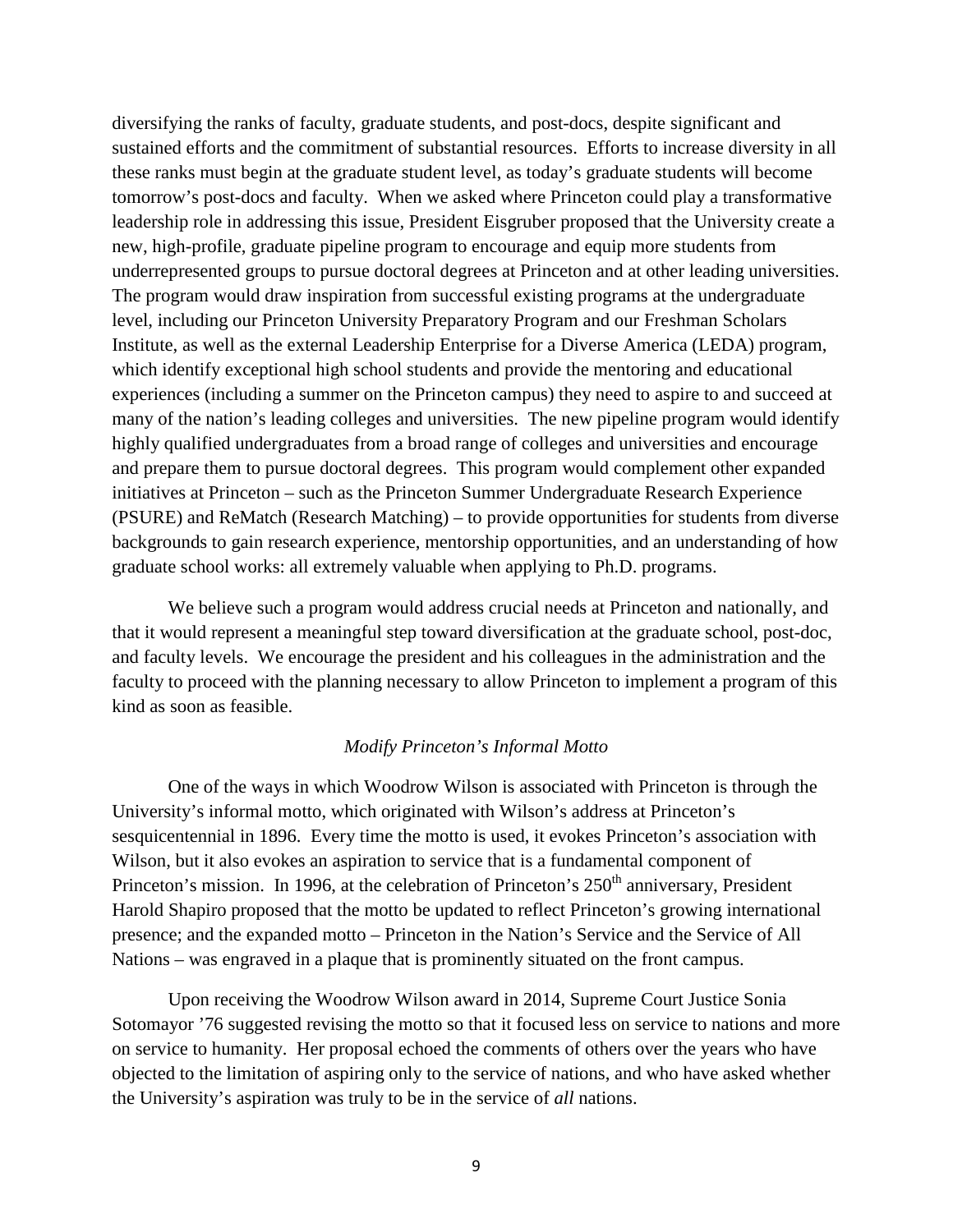We propose modifying Princeton's informal motto to "Princeton in the Nation's Service and the Service of Humanity." We do so for two compelling reasons. One is that it captures Princeton's mission to serve the public good through teaching, research, and service that make a positive difference in the lives of people in this country and throughout the world. But it also permits the University to recast the front campus plaque, allowing it to reflect both the timehonored aspiration stated by Woodrow Wilson and the forward-looking aspiration stated by Justice Sotomayor. The new plaque would contextualize the legacy of Woodrow Wilson; it would allow us to contemporize his expression of Princeton's commitment to service by linking it to our embrace of the coeducational, multi-racial, multi-ethnic, diverse and inclusive composition and ideals of our community today.

We encourage the board to approve this change in the University's informal motto and to authorize the administration to proceed with the replacement of the plaque on the front campus.

# *Education and Transparency Initiatives*

In citing and remembering Wilson, Princeton has venerated him in a way that has not been forthcoming or transparent about his failings, and especially about his views about race. If the stature and character of Princeton today result partly from reforms that Wilson launched, they likewise benefit from efforts by subsequent generations to repudiate the exclusionary views he espoused. It is critical that one outcome of this process be a much more multi-faceted understanding and representation of Wilson on our campus, especially at the school and the college where his name is commemorated.

The discussion about Woodrow Wilson's legacy has revealed a compelling need for Princeton to provide more opportunities for members of the campus community and others to learn – in courses, lecture series, exhibitions, campus markings, and other ways – about aspects of Princeton's history that have been forgotten, overlooked, subordinated, or suppressed. The University must be more transparent about its historical legacy, especially as it relates to Wilson and especially as it relates to race. We need to acknowledge that Wilson held and acted on racist views and that pernicious racial attitudes and racist actions are part of our institutional history. We also need to focus renewed attention on those who have helped make Princeton a more diverse and inclusive place.

We are pleased that the Wilson School is planning an exhibition and panel discussion this spring about Wilson's legacy; the exhibit, co-sponsored with the Seeley G. Mudd Manuscript Library, will draw on modern scholarship, newly digitized resources, and Princeton's special collections. We encourage additional efforts along these lines, drawing on scholarly resources at Princeton and elsewhere. We encourage the school to install a permanent marker on-site that educates the campus community and others about both the positive and negative dimensions of Wilson's legacy.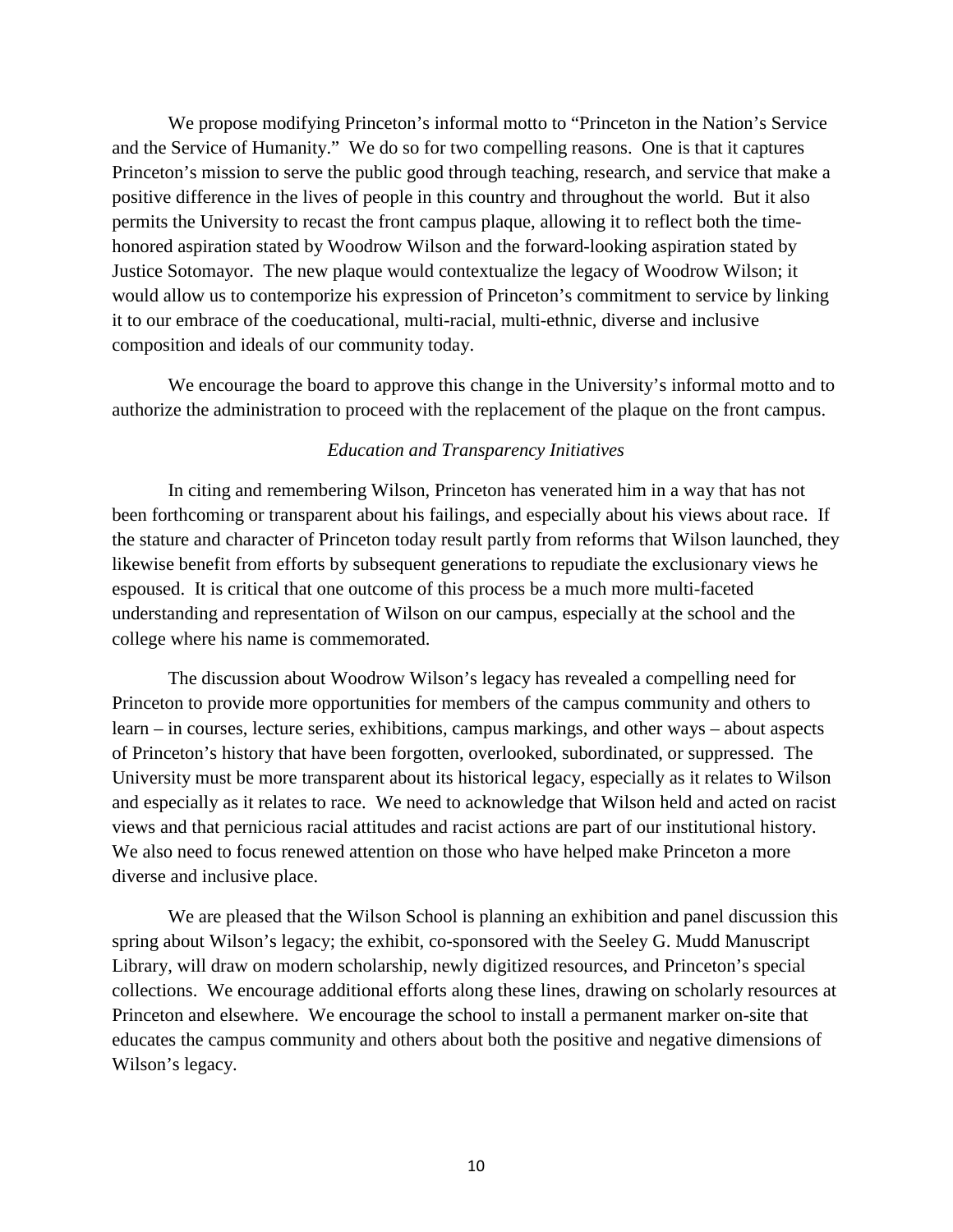Finally, we have greatly appreciated the opportunity over these past few months to think deeply and expansively about issues related to historical legacy, and we encourage the administration and faculty to consider ways in which Princeton could play a leadership role in encouraging similarly expansive thinking about national and international issues related to race, inclusivity, and cross-cultural understanding – perhaps through some kind of global symposium that seeks to shed new light on these persistent and vexing issues. As many have pointed out, the issues that have been raised at Princeton reflect deep currents in this and other countries.

# *Campus Iconography*

Many who shared views with us pointed to the absence of iconography on campus that speaks to Princeton's aspiration to be diverse and inclusive, which perpetuates (through names on buildings, hangings on walls, campus artwork) a representation of Princeton that is not welcoming to members of the community who come from diverse backgrounds. We encourage the administration to make a concerted effort to diversify campus art and iconography, and to consider the possibility of commissioning artwork that honors those who helped to make Princeton a more diverse and inclusive place, or expresses the University's aspiration to be more diverse, inclusive, and welcoming to all members of its community.

We also encourage the administration to develop a process to solicit ideas from the University community for naming buildings or other spaces not already named for historical figures or donors to recognize individuals who would bring a more diverse presence to the campus. One specific space on campus that we encourage the Board to consider naming in this way is the atrium in Robertson Hall, which serves as the principal entryway into the Woodrow Wilson School. As trustees, we would welcome opportunities to consider this and other proposals along these lines.

### **The School and the College**

We want to express again our appreciation for the views of those who recommended changing, removing, or in some cases hyphenating the names of the Woodrow Wilson School and/or Wilson College. We considered these views at length, along with the views of others who felt equally strongly about preserving the names. As we said earlier, in many cases those who felt strongly about keeping the names recommended that we be honest and transparent about the ways in which some of Wilson's views and actions conflict with the University's aspirations and core values. While there was not unanimity among the members of the committee as to whether the names should remain, in the end our collective judgment was that the names should not be changed, but that proper and transparent contextualization is imperative, and we have called for that contextualization in this report.

Universities must always remain open to change and to evolving articulations of their values and aspirations. The challenge presented by Wilson's legacy is that some of his views and actions clearly contradict the values we hold today about fair treatment for all individuals,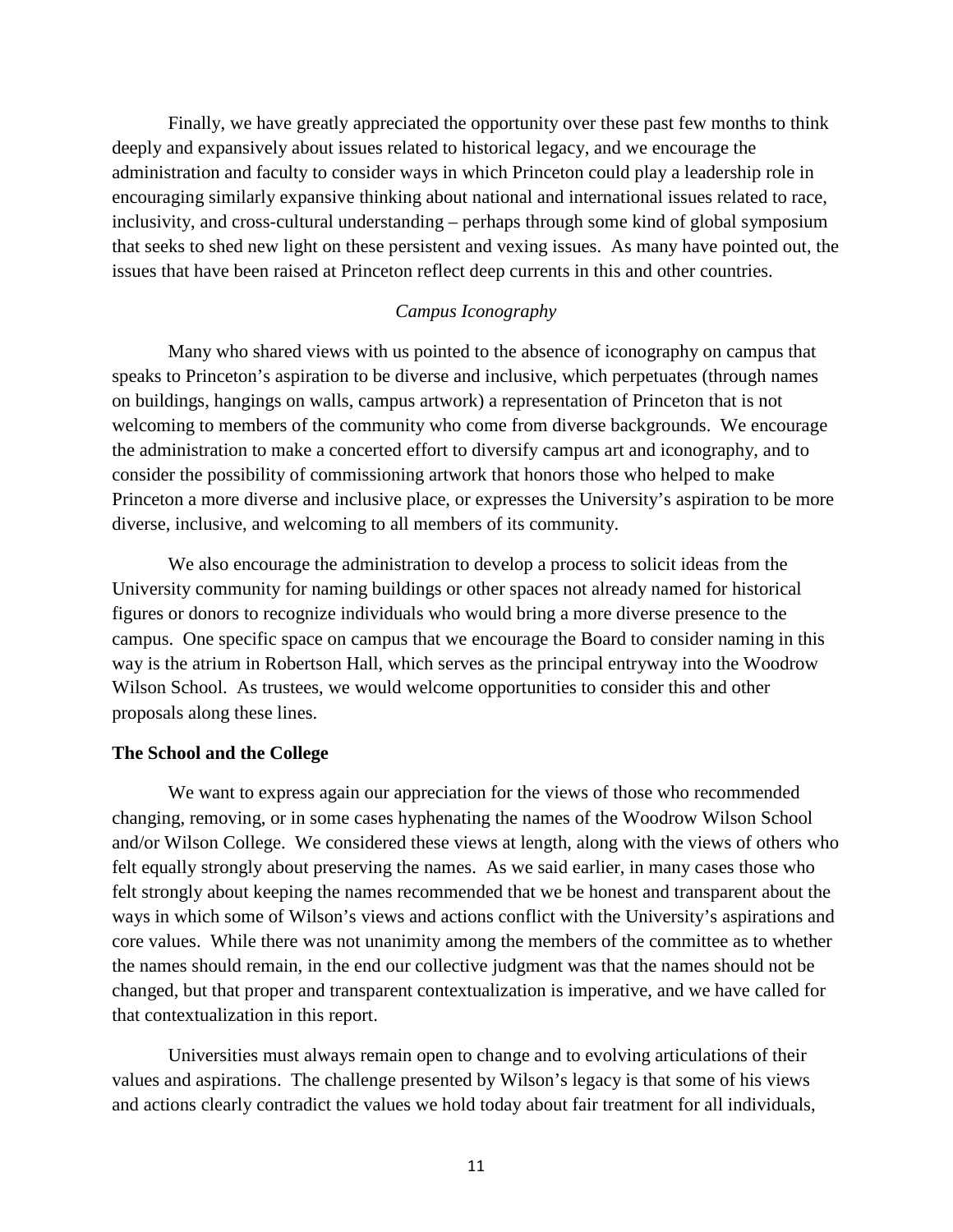and our aspirations for Princeton to be a diverse, inclusive, and welcoming community. On the other hand, many of his views and actions – as faculty member and president of this University, as governor of New Jersey and a two-term President of the United States, and as an international leader whose name and legacy are still revered in many parts of the world – speak directly to our values and aspirations for our school of public and international affairs and for the first of our residential colleges.

We believe there is and should be a presumption that names adopted by the trustees after full and thoughtful deliberation, as happened in both of these cases and in the naming of the Woodrow Wilson Award, will remain in place, especially when the original reasons for adopting the names remain valid. There is considerable consensus that Wilson was a transformative and visionary figure in the area of public and international affairs; that he did press for the kinds of living and learning arrangements that are represented today in Princeton's residential colleges; and that as a strong proponent of education for use, he believed Princeton should prepare its students for lives in the nation's service. These were the reasons Wilson's name was associated with the school, the college, and the award.

Contextualization is imperative. Princeton must openly and candidly recognize that Wilson, like other historical figures, leaves behind a complex legacy with both positive and negative repercussions, and that the use of his name implies no endorsement of views and actions that conflict with the values and aspirations of our times. We have said that in this report, and the University must say it in the settings that bear his name.

Finally, we take pride in the diversity of the students and programs that today fill the school and college that bear Wilson's name. The presence of students, faculty, and staff on our campus today – many of them – who could not have attended when Wilson was president speaks to our commitment to diversity and inclusivity. It is our responsibility, in this age, to expand even further Princeton's determination to achieve true diversity and inclusivity as core values of this University.

### **Conclusion**

We end this report where we began, by reaffirming our insistence that Princeton be a diverse, inclusive, and welcoming community for students, faculty, staff, alumni, and visitors from all backgrounds and perspectives. We recognize that much work needs to be done to achieve this aspiration, and we encourage the board to provide the oversight, accountability, and resources necessary to make significant progress. We call on all members of the University community to recognize and respect the concerns that led to this re-examination of Wilson's legacy – concerns that reflect the experiences of members of our community on campus and beyond – and to join in a concerted effort to help the University live up to higher standards of inclusivity and mutual respect. One of the enduring lessons of this reexamination of Woodrow Wilson's legacy is how much we can learn when we listen deeply to one another, as we have,